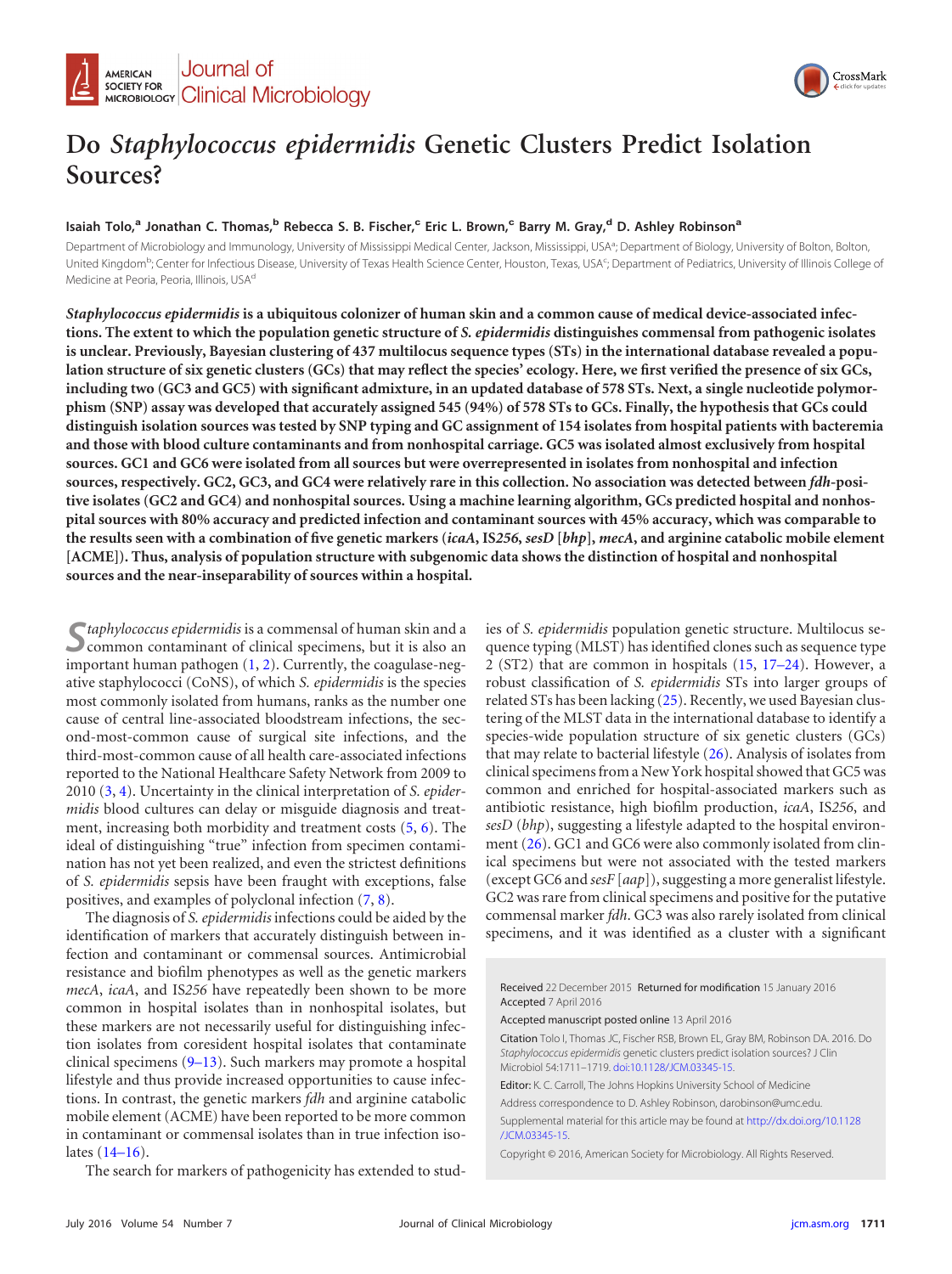admixture of DNA from all other clusters [\(26\)](#page-7-9). Results from a recent genomic analysis of diverse *S. epidermidis*isolates were consistent with this MLST classification; specifically, genomic group A included MLST groups GC5, GC1, and GC6 and was separated from genomic group B, which included MLST groups GC2 and GC4 [\(27\)](#page-7-10). Recombination was most extensive in genomic group C, which included MLST group GC3 [\(27\)](#page-7-10).

In this study, using a larger, updated MLST database, we verified that six GCs define the population genetic structure of *S. epidermidis*. We developed a SNP assay for accurately assigning isolates to GCs without the need for full MLST or genomic data. To test the hypothesis that GCs could distinguish isolation sources, we applied this system to three collections of *S. epidermidis* isolates representing "true" bacteremia, blood isolates considered to be contaminants, and nonhospital carriage isolates. We further characterized isolates for seven previously studied genetic markers and developed a machine learning algorithm to predict isolation sources with these data.

## **MATERIALS AND METHODS**

**Bacterial isolates.**Isolates were collected at the OSF Saint Francis Medical Center in Peoria, Illinois, with the approval of the Peoria Institutional Review Board. Blood cultures were processed in the OSF System Laboratory using a Bactec blood culture system (Becton Dickinson). Several typical colonies were picked for identification and sensitivity, done in a Vitek automated system (bioMérieux). The subcultures were then stored on slants. Isolates were recovered from slants in the Pediatric Research Laboratory, University of Illinois College of Medicine at Peoria, on tryptone soya 5% blood agar. Single representative colonies were picked by one physician-microbiologist (B. M. Gray). The predominant strain was selected by colony morphology from each of one to six separate blood cultures. Single-colony picks were also made for presumed contaminant strains.

The total of 154 isolates were derived from three sources.

(i) There were 59 isolates from 32 adult patients with "true" bacteremia, as determined from two positive blood cultures obtained within 24 h, having similar colony morphologies, plus evidence of infection confirmed by chart review. Two exceptions were a patient who had a single blood culture associated with an infected vascular graft and another with an associated skin infection. The selection of patient strains was intended to provide a set of isolates with high specificity for infection [\(7,](#page-6-6) [8\)](#page-6-7). Samples from 17 of the infected patients also had 21 isolates deemed to be contaminants from the same or separate blood cultures as the predominant infecting strain.

(ii) There were 55 isolates considered to be contaminants: the 21 contaminant isolates from the infected patients just described and 34 isolates from 26 patients who had only a single positive blood culture and evidence against infection upon chart review. Results from these two sets of contaminants were analyzed separately and together and were combined for the final analyses described below. All bacteremia and contaminant blood culture isolates were collected from March 2013 through February 2014; patients ranged in age from 19 to >80 years; 51% were male.

(iii) There were 40 isolates from 23 nonhospital subjects who were fathers visiting their infants in the neonatal intensive care unit during August 2009 through January 2010; cultures were obtained from all but three fathers within 1 week of admission of their infants, usually at their first visit. Cultures of anterior nares were obtained with Dacron swabs; cultures of both hands were obtained using a bag and buffer method.

Isolates were stored and shipped in Dorset egg medium without antibiotics [\(28\)](#page-7-11) to the University of Mississippi Medical Center. Isolates were coded, and genetic characterization was completed in a blind fashion. Isolates were cultured overnight at 37°C on tryptone soya agar or blood agar and were cryopreserved at  $-80^{\circ}$ C in a solution of tryptic soy broth with 15% glycerol. DNA was extracted using a DNeasy blood and tissue kit

(Qiagen) according to the manufacturer's instructions and using a solution of 1.5% lysostaphin and lysozyme during the initial incubation steps. Species identification of isolates was confirmed by sequencing both strands of a *tuf* gene fragment [\(29\)](#page-7-12) and detecting >99% nucleotide identity to a reference sequence from *S. epidermidis* strain ATCC 12228. Characteristics of all study isolates are given in Data Set S1 in the supplemental material.

**Bayesian clustering of MLST data.** The international multilocus sequence typing (MLST) database for *S. epidermidis*(sepidermidis.mlst.net) consisted of 588 sequence types (STs) when downloaded on 4 September 2015. Ten STs with insertion-deletion polymorphism in the *tpiA* gene fragment were excluded, leaving 578 STs for analysis. STs were assigned to genetic clusters (GCs) using the Bayesian clustering program BAPS v6 [\(30\)](#page-7-13) with previously described methods [\(31\)](#page-7-14). In brief, MLST loci were oriented and trimmed to the  $+1$  reading frame and clustered with the codon linkage model. Upper bounds of 11 to 20 populations were considered, each evaluated five times. Admixture analysis based on mixture clustering of individuals used 100 iterations, 50 reference individuals per population, and 10 iterations per reference individual.

**Identification of SNPs that distinguish genetic clusters.** Seven single nucleotide polymorphisms (SNPs), comprising one SNP from each of the seven MLST gene fragments, were selected from the 578 STs to maximally differentiate GCs. SNP selection was guided by the  $G_{ST}$  statistic, which estimates the proportion of the between-GC diversity in the total diversity.  $G_{ST}$  was calculated using DnaSP v5.10 software [\(32\)](#page-7-15).

**Assignment of SNPtypes to genetic clusters.** SNP types were assigned to GCs using an approach inspired by earlier studies that used multilocus data for probabilistic assignment of individuals to populations [\(33\)](#page-7-16). First, a reference table was constructed by calculating the frequency of each allele for each of the seven SNPs for each GC, using data from the 578 STs (see Table S1 in the supplemental material). Next, a likelihood score for assigning each SNP type to each GC was calculated as  $\Pi p_i^2$ , where  $p_i$  is the frequency of the allele of SNP *i* in a given GC. Zero-frequency alleles were recorded as  $1/(n + 1)$ , where *n* is the number of STs in the GC; this treatment assumes that zero-frequency alleles are rare and would be found with additional sampling. Finally, a given SNP type was assigned to the GC with the highest likelihood score if the log of the ratio of the highest likelihood score to the next highest was  $>1.3$ , indicating  $>95\%$  confidence in the assignment.

**SNP assay.** PCR amplification of the MLST loci used the standard primers and thermocycler conditions described previously [\(34\)](#page-7-17), with the exception that an annealing temperature of 50°C was used for some amplifications of *gtr* and *pyrR* loci. PCR products were combined to reach a total volume of 10  $\mu$ l for each of two subsequent, allele-specific primer extension (ASPE) reaction mixtures containing PCR products from *arcC*, *aroE*, *tpiA*, and *yqiL* (reaction 1) and from *gtr*,*mutS*, and *pyrR* (reaction 2). The two reaction mixtures were purified of residual deoxynucleoside triphosphates (dNTPs) by addition of 1  $\mu$ l of 5 U of exonuclease I (EXO) and 0.5 U of shrimp alkaline phosphatase (SAP) (Invitrogen) and incubation at 37°C for 30 min and 80°C for 15 min.

Fourteen ASPE primers were designed to detect the alleles of the seven selected SNPs (described in Results). Each of the two ASPE reaction mixtures contained 5 µl of the EXO-SAP-treated PCR products, 0.3 U of tsp DNA polymerase (Invitrogen), 25 nM ASPE primer mixture, 5  $\mu$ M dATP, dTTP, dGTP, and biotin-dCTP (Invitrogen), 20 mM Tris-HCl, 50 mM KCl, and 1.25 mM MgCl<sub>2</sub>. The ASPE thermocycler conditions were 1 cycle of 95°C for 5 min and then 30 cycles of 94°C for 30 s, 55°C for 30 s, and 72°C for 1 min, with a final extension of 72°C for 3 min. The manufacturer's protocol (Luminex) was followed for hybridization of ASPE products to xTAG microspheres and washing, except that the concentrations of microspheres were increased to 125 per  $\mu$ l, followed by incubation in 50  $\mu$ l 1 $\times$  Tm hybridization buffer with 0.2% streptavidin R–phycoerythrin conjugate at 37°C for 15 min.

Samples were analyzed on a Luminex 200 system (Millipore) using Luminex Xponent v3.1 software. Results were expressed as median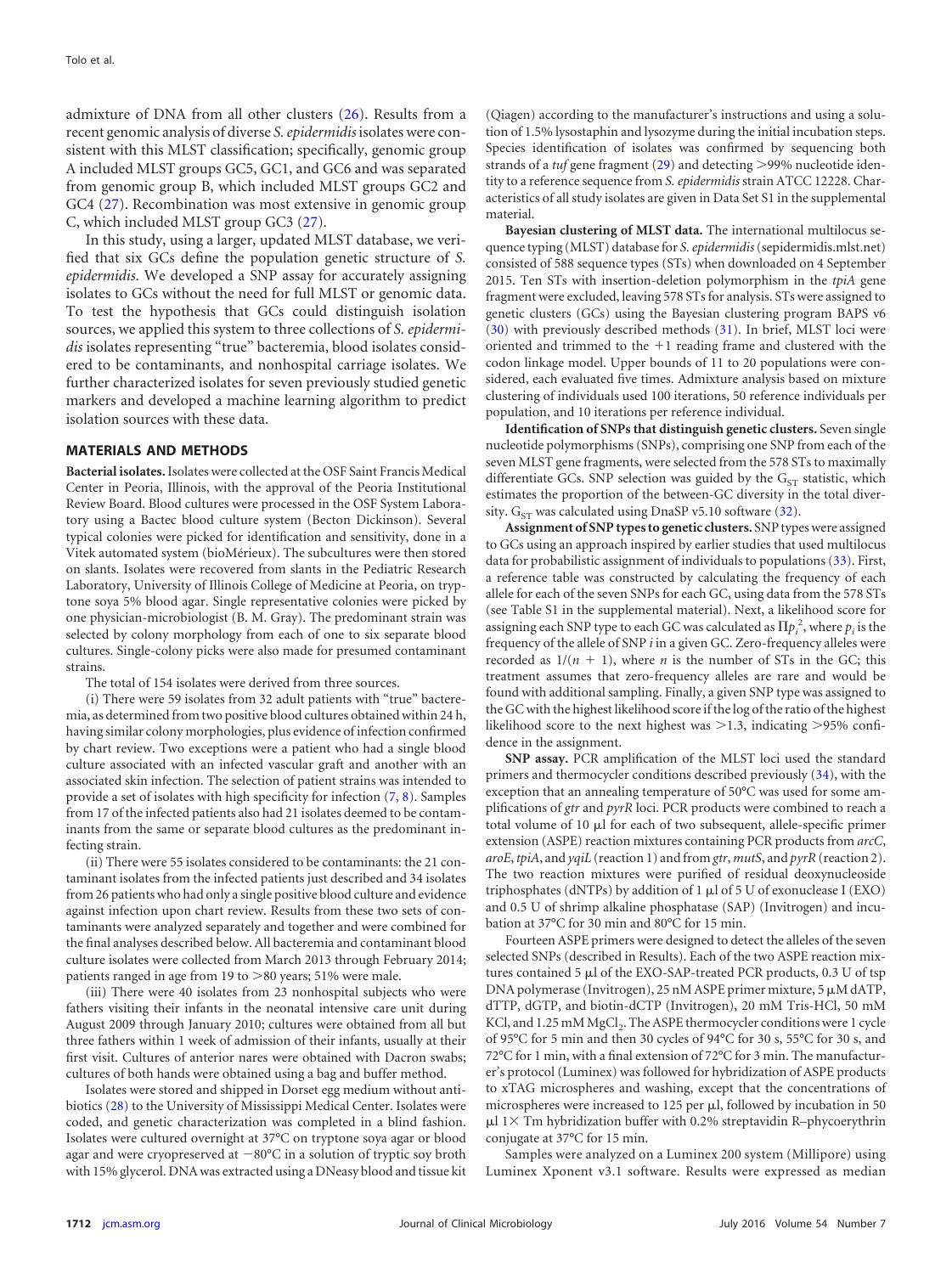



<span id="page-2-0"></span>**FIG 1** Assignment of 578 sequence types (STs) in the multilocus sequence typing (MLST) database to six genetic clusters (GCs). The *x* axis corresponds to all 578 STs in the MLST database, color coded by GC as follows: red, GC1; green, GC2; blue, GC3; orange, GC4; pink, GC5; teal, GC6. The *y* axis indicates the percentage of ancestry contributed to the ST by each GC.

fluorescence intensity (MFI) for each allele. The MFI values were corrected for background by subtracting the value of the MFI of unreacted bead controls from the test MFI value. An allele was scored with a minimum threshold of  $>$  150 MFI and a proportion of MFI $_{\rm{called\, allele}}/$  $(MFI<sub>wild type allele</sub> + MFI<sub>mutant type allele</sub>) of > 0.9.$ 

**Detection of various genetic markers.** Isolates were screened by PCR for the presence of seven genetic markers previously studied for their associations with GCs [\(26\)](#page-7-9). These included the putative hospital markers *icaA*, IS*256*, *mecA*, *sesD* (*bhp*), and *sesF* (*aap*) and the putative commensal markers *fdh* and arginine catabolic mobile element (ACME). PCR primer sequences for these markers were listed previously [\(26\)](#page-7-9), and thermocycler conditions were the same as those used for MLST [\(34\)](#page-7-17).

**Statistical analyses.** Bivariate associations were measured with odds ratios and 95% confidence intervals (CIs), using InStat v3.1 software (GraphPad). In cases where 2-by-2 contingency tables had zero-frequency cells, 0.5 was automatically added to each cell. The diversity of SNP types within GCs was measured by Simpson's index [\(35\)](#page-7-18) using the Comparing Partitions website [\(http://www.comparingpartitions.info/\)](http://www.comparingpartitions.info/), with 95% CIs calculated as described previously [\(36\)](#page-7-19).

**Machine learning algorithm for prediction of isolation sources.** Support vector machines (SVMs) represent a type of supervised machine learning algorithm that can perform classification [\(37\)](#page-7-20). In essence, SVMs first transform the predictor data (in this study, binary-coded GCs and genetic markers) into a higher-dimensional space by use of a kernel function and then find a hyperplane that maximally separates the classes. Twoclass prediction was done to distinguish hospital from nonhospital sources and, separately, infection from contaminant sources. SVMs were run with the e1071 v1.6-4 package of R v2.7.0 software [\(38\)](#page-7-21). SVMs used a radial kernel and two parameters, C (cost of errors) and  $\gamma$  (kernel specific). Optimal values of C and  $\gamma$  were determined from a grid of values, using 10-fold cross-validation with a random 70% of the sample. The SVMs were trained with the same random 70% of the sample as used for cross-validation and were tested with the remaining 30% of the sample. This entire procedure was repeated 10 times, where each replicate represented a random 70:30 partition of the sample. Classification accuracy, sensitivity, and specificity were averaged across the 10 replicates. SVMs were rerun using "clone-corrected" samples, which excluded duplicate isolates of the same SNP type and source from the same patient. This clone-corrected sample totaled 119 isolates: 39 isolates from hospital infections, 47 contaminants of clinical specimens, and 33 nonhospital carriage isolates.

<span id="page-2-1"></span>

| <b>TABLE 1 Summary of BAPS admixture analysis of 578 S. epidermidis</b> |  |
|-------------------------------------------------------------------------|--|
| sequence types                                                          |  |

| GC             | Total no.<br>of STs | No. $(\% )$ of<br>significantly<br>admixed STs | Odds ratio<br>$(95\% \text{ CI})^a$ | Proportion of<br>admixed<br>nucleotides |
|----------------|---------------------|------------------------------------------------|-------------------------------------|-----------------------------------------|
| 1              | 142                 | 5(4)                                           | 0.17(0.07, 0.44)                    | < 0.01                                  |
| 2              | 61                  | 10(16)                                         | 1.23(0.60, 2.54)                    | 0.04                                    |
| 3              | 49                  | 21(43)                                         | 5.86 (3.13, 10.97)                  | 0.33                                    |
| $\overline{4}$ | 91                  | 15(16)                                         | 1.26(0.68, 2.32)                    | 0.05                                    |
| 5              | 71                  | 21(30)                                         | 3.13(1.76, 5.57)                    | 0.09                                    |
| 6              | 164                 | 9(5)                                           | 0.28(0.13, 0.57)                    | 0.02                                    |

*<sup>a</sup>* Statistically significant values are highlighted in boldface.

#### **RESULTS**

**Verification of the population genetic structure of** *S. epidermidis***.** Bayesian clustering of 578 STs in the international MLST database identified six GCs [\(Fig. 1\)](#page-2-0). A total of 419 (96%) of 437 STs previously analyzed by Thomas et al. [\(26\)](#page-7-9) were classified into the same GCs with the updated database (see Table S2 in the supplemental material). All of the 18 STs that were reclassified involved GC3 (16 changed to GC3, 2 changed from GC3). Both GC3 and GC5 were significantly enriched for admixed STs and had the highest proportions of admixed nucleotides [\(Table 1\)](#page-2-1). Both GC1 and GC6 were significantly underrepresented for admixed STs and had the lowest proportions of admixed nucleotides. Thus, the population structure of *S. epidermidis*, as inferred from Bayesian clustering of the MLST database, was relatively consistent when the sample of 437 STs was increased to 578 STs.

**Development, validation, and application of a SNP typing assay to assign isolates to GCs.** One SNP from each of the seven MLST loci was selected to maximally differentiate GCs, as guided by the  $G_{ST}$  statistic [\(Table 2\)](#page-2-2). These seven SNPs produced 54 SNP types among the 578 STs (see Table S2 in the supplemental material). The accuracy of assigning these SNP types to the same GCs as found with full MLST data was determined *in silico* using the approach described in Materials and Methods. The SNP types for 545 (94%) of 578 STs were correctly assigned to GCs with confidence. Of the remaining 33 STs, the SNP types for 6 STs were incorrectly assigned to GCs with confidence, and the SNP types for 27 STs were unassigned because the threshold for confidence was not met (see Table S2 in the supplemental material). SNP type 3 (CTAATAA) was represented by 143 STs, including 3 (ST145, ST161, and ST164) of the 6 STs that would be incorrectly assigned to GCs with confidence. However, the presence of the *arcC8* allele

<span id="page-2-2"></span>**TABLE 2** Single nucleotide polymorphisms used to assign *S. epidermidis* isolates to genetic clusters

|                   | Position of SNP in |         |          |
|-------------------|--------------------|---------|----------|
| <b>MLST</b> locus | <b>MLST</b> locus  | Alleles | $G_{ST}$ |
| arc               | 432                | C/T     | 0.98     |
| aroE              | 147                | T/C     | 0.94     |
| gtr               | 326 <sup>a</sup>   | A/G     | 0.85     |
| mutS              | 300 <sup>a</sup>   | A/G     | 0.69     |
| pyrR              | 51                 | T/C     | 0.83     |
| tpiA              | 242                | A/G     | 0.50     |
| yqiL              | 110                | A/G     | 0.64     |

*<sup>a</sup>* The locus has been reverse complemented from that in the *S. epidermidis* MLST database.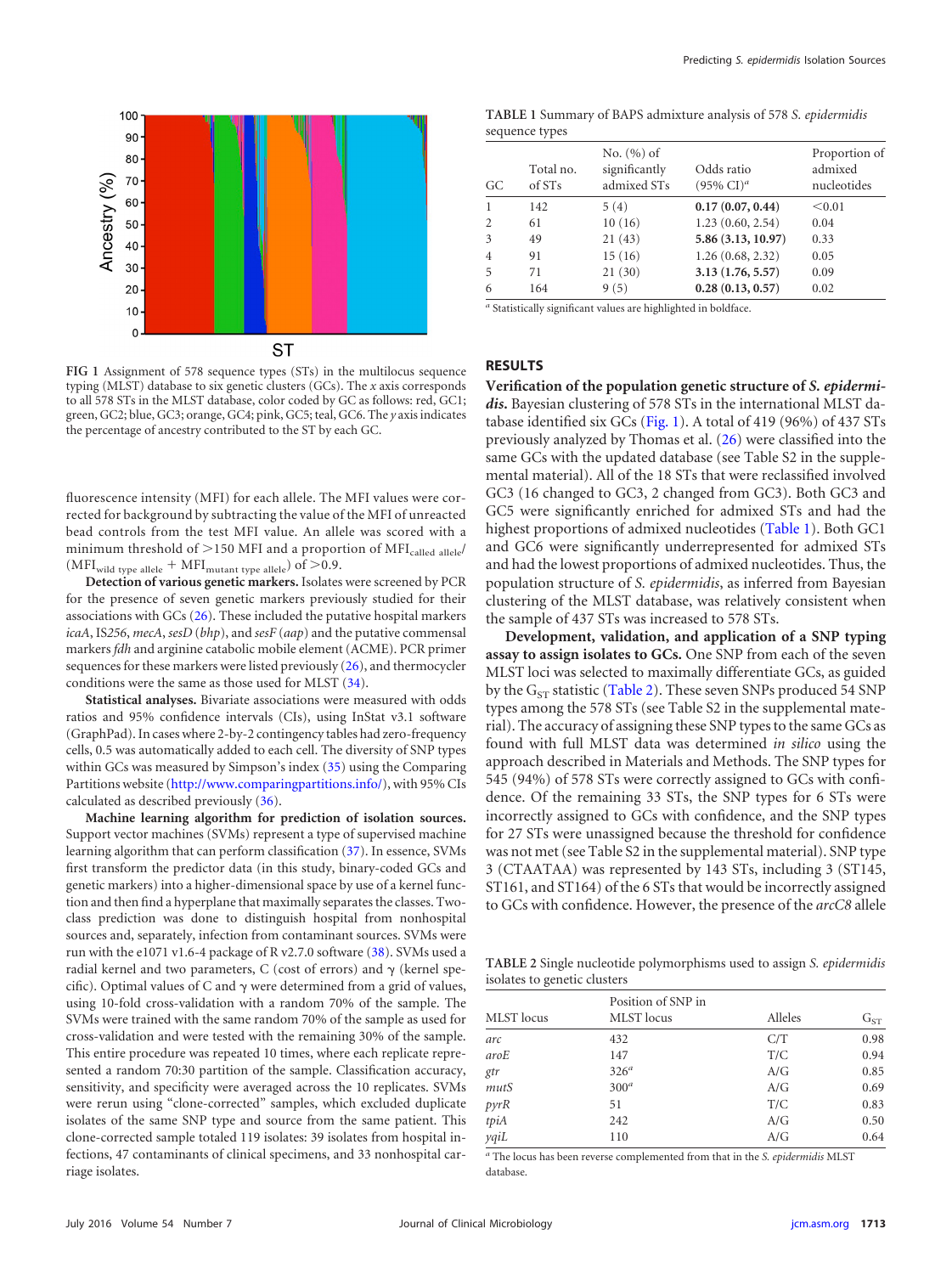<span id="page-3-0"></span>**TABLE 3** Allele-specific primer extension (ASPE) primers

| Primer name      | MLST locus | Primer sequence $(5'-3')^a$                            | $xTagID^b$ | Multiplexed<br>ASPE reaction |
|------------------|------------|--------------------------------------------------------|------------|------------------------------|
| ASPE SNP432 35W  | arcC       | CATCTTCATATCAATTCTCTTATTAATAAAGGAGATGGCAGATTCG         | 35         |                              |
| ASPE SNP432 15 M | arcC       | TACTTCTTTACTACAATTTACAACAATAAAGGAGATGGCAGATTC <b>A</b> | 15         |                              |
| ASPE SNP147 12W  | aroE       | CATAATCAATTTCAACTTTCTACTTTTATATAATTCAATTGCTATA         | 12         |                              |
| ASPE SNP147 13 M | aroE       | CAAATACATAATCTTACATTCACTTTTATATAATTCAATTGCTATG         | 13         |                              |
| ASPE SNP326 35W  | gtr        | CATCTTCATATCAATTCTCTTATTTTGCCCACCTGATAAACGATGT         | 35         |                              |
| ASPE SNP326 15 M | gtr        | TACTTCTTTACTACAAATTACAACTTGCCCACCTGATAAAGCATGC         | 15         |                              |
| ASPE SNP300 12W  | mutS       | CATAATCAATTTCAACTTTCTACTTTTTTTCTTTTCATCCATACCAT        | 12         |                              |
| ASPE SNP300 13 M | mutS       | CAAATACATAATCTTACATTCACTTTTTTCTTTTCATCCATACCAC         | 13         |                              |
| ASPE SNP51 42W   | pyrR       | CACTACACATTTATCATAACAAATGCCTAATAGAACTAAATCTTTA         | 42         |                              |
| ASPE SNP51 43 M  | pyrR       | AACTTTCTCTCTCTATTCTTATTTGCCTAATAGAACTAAATCTTTG         | 43         |                              |
| ASPE SNP242 42W  | tpiA       | CACTACACATTTATCATAACAAATTCACTTGATTACCTACGATTTT         | 42         |                              |
| ASPE SNP242-43 M | tpiA       | AACTTTCTCTCTCTATTCTTATTTTCACTTGATTACCTACGATTTC         | 43         |                              |
| ASPE SNP110 55W  | yqiL       |                                                        | 55         |                              |
| ASPE SNP110 56 M | yqiL       |                                                        | 56         |                              |

*<sup>a</sup>* Sequences complementary to the xTags and target alleles are underlined and in boldface, respectively. *<sup>b</sup>* ID, identifier.

can be used to identify SNP type 3 isolates that are classified among these problematic STs.

Allele-specific primer extension primers were designed to detect the alleles of the seven SNPs [\(Table 3\)](#page-3-0) with Luminex technology. This SNP assay was technically validated using 30 strains of known, diverse STs. Each of these strains' alleles matched the expected result, with a mean fluorescence intensity of  $>$ 150 and an allele proportion of  $>$  0.90 (see Table S3 in the supplemental material). Application of the SNP typing assay to our study sample of 154 isolates resulted in confident assignment of each of 14 SNP types to a GC [\(Table 4\)](#page-3-1). SNP type 3 was the most frequent SNP type, with 62 isolates; sequencing of the *arcC* gene fragment from these isolates showed that none had the *arcC8* allele and thus did not belong to the problematic STs. Although GC2, GC3, and GC4 were relatively rare in this sample, they tended to be more diverse

<span id="page-3-1"></span>**TABLE 4** Diversity of the six *S. epidermidis* genetic clusters in the Illinois population

| GC             | No. of<br>isolates | Simpson's index of<br>diversity (95% CI) | SNP type<br>(no. of isolates) | Alleles at 7<br>MLST loci                          |
|----------------|--------------------|------------------------------------------|-------------------------------|----------------------------------------------------|
| 1              | 27                 | $0.15(0.00 - 0.32)$                      | 1(25)<br>9(1)<br>17(1)        | <b>CTGATAA</b><br><b>CTGGTAA</b><br><b>CTGATGA</b> |
| $\mathfrak{D}$ | 5                  | $0.40(0.00 - 0.83)$                      | 10(1)<br>5(4)                 | <b>TTAGCAG</b><br><b>TTAGCGG</b>                   |
| 3              | 10                 | $0.36(0.05 - 0.66)$                      | 7(8)<br>4(2)                  | <b>CTAACGA</b><br><b>CTAACAA</b>                   |
| $\overline{4}$ | 6                  | $0.33(0.00-0.74)$                        | 6(5)<br>29(1)                 | <b>TCAGCGG</b><br><b>TCAACGA</b>                   |
| 5              | 43                 | $0.18(0.03 - 0.33)$                      | 2(39)<br>8(3)<br>16(1)        | <b>TTGATAA</b><br><b>TTGACAA</b><br><b>TTAATAA</b> |
| 6              | 63                 | $0.03(0.00-0.09)$                        | 3(62)<br>35(1)                | <b>CTAATAA</b><br><b>CTAGTAA</b>                   |

in SNP type than GC1, GC5, and GC6, but this result was not statistically significant [\(Table 4\)](#page-3-1).

**Associations between GCs, genetic markers, and isolation sources.** PCR was used to detect seven genetic markers that had been studied previously for their associations with GCs [\(26\)](#page-7-9). GC5 was positively associated with *icaA*, IS*256*, and *mecA* [\(Table 5\)](#page-4-0). GC6 was positively associatedwith ACME and *sesD* (*bhp*). The *fdh* gene was detected exclusively within GC2 and GC4 [\(Table 5\)](#page-4-0).

While there is a large literature on the associations between some genetic markers and isolation sources, the associations between GCs and isolation sources have not been measured previously. Results in [Table 6](#page-5-0) contrast hospital with nonhospital sources and further subdivide hospital sources to contrast infection with contaminant sources. GC5, GC6, *icaA*, IS*256*, *sesD* (*bhp*), and *mecA* were associated with hospital sources [\(Table 6\)](#page-5-0). GC1 and ACME were associated with nonhospital sources. There was no evidence of an association between GC2, GC4, and *fdh* and nonhospital sources [\(Table 6\)](#page-5-0). In contrast, GC6 and *mecA* were associated with an infection source, and no characteristic was associated with contaminant sources.

**Prediction of isolation sources with GCs and genetic markers.** Support vector machines (SVMs) were used to predict isolation sources with all six GCs and the five genetic markers that were associated with isolation sources in bivariate analyses. Performance measures were averaged over 10 replicates of cross-validating parameters, training, and testing of SVMs with random 70:30 partitions of the sample as described in Materials and Methods. GCs predicted hospital and nonhospital sources with an accuracy of 80%, and the prediction of a hospital source when the isolate was from the hospital was much better (90% sensitivity) than the prediction of a nonhospital source when the isolate was from non-hospital carriage (49% specificity) [\(Table 7\)](#page-5-1). Genetic markers predicted hospital and nonhospital sources with an accuracy of 78%, which was indistinguishable from the accuracy achieved with GCs, considering the broad confidence intervals. As with the accuracy achieved with GCs, the accuracy achieved with the markers was mostly due to the ability to distinguish the hospital sources (92% sensitivity, 50% specificity). In contrast, neither GCs nor markers performed well in analyses predicting infection and con-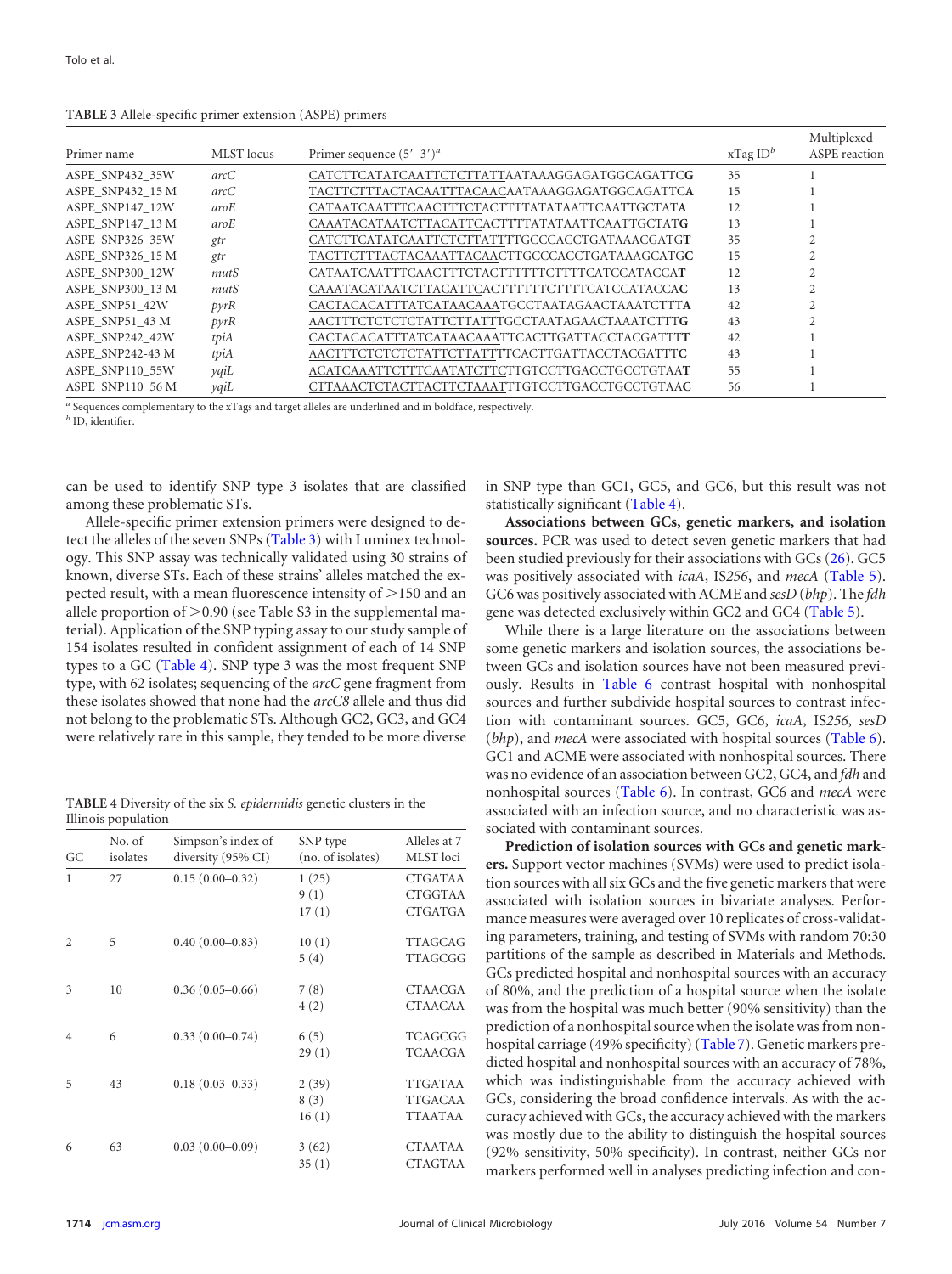|                                                     | SCI                    |                          | GC2                    |                          | GC <sub>3</sub>                        |                          | GC4                      |                          | GCS                               |                        | 909                               |                   |
|-----------------------------------------------------|------------------------|--------------------------|------------------------|--------------------------|----------------------------------------|--------------------------|--------------------------|--------------------------|-----------------------------------|------------------------|-----------------------------------|-------------------|
| <b>Marke</b>                                        | No. (%) of<br>isolates | Odds ratio<br>$(12\%56)$ | No. (%) of<br>isolates | Odds ratio<br>$(12\%56)$ | isolates<br>No. $(%)$ of               | Odds ratio<br>$(12\%56)$ | No. $(%)$ of<br>isolates | Odds ratio<br>$(12\%56)$ | isolates<br>No. (%) of Odds ratio | $(12\%56)$             | isolates<br>No. (%) of Odds ratio | $(12\%56)$        |
|                                                     | 14(52)                 | 1.66 (0.72, 3.82         | 1(20)                  | X                        | (01)1                                  | KN                       | 2(33)                    | X                        | 5(12)                             | 0.12(0.04, 0.32)       | 41(65)                            | 5.51 (2.73, 11.1) |
| $\Lambda{\rm CMI}$ ica<br>A                         | 13(48)                 | 0.53(0.23, 1.22)         | 2(40)                  | XX                       | (02) 2                                 | XX                       | 1(17)                    | X                        | 43(100)                           | 102.20 (6.13, 1702.80) | 28 (44)                           | 0.30(0.15, 0.60)  |
| IS256                                               | $2\, (7)$              | 0.09(0.02, 0.39)         | (20)                   | XÄ                       | $(01)$ I                               | X                        | (0)                      | X                        | 40 (93)                           | 53.94 (15.26, 190.72)  | 18(29)                            | 0.43(0.22, 0.85)  |
| sesD (bht                                           | (4)                    | 0.06(0.01, 0.47)         | (0)                    | ΥN                       | 4(40)                                  | УN                       | 4(67)                    | УN                       | 9(21)                             | 0.45(0.20, 1.04)       | 32 (51)                           | 4.19 (2.05, 8.55) |
| $\operatorname{ssF}\left(\operatorname{aap}\right)$ | 22 (81                 | 2.17 (0.77, 6.15)        | (0)                    | XX                       | 5(50)                                  | X                        | (0)                      | X                        | 33 (77)                           | 1.65 (0.73, 3.71)      | 47(75)                            | 1.52 (0.74, 3.10) |
| тесА                                                | 15 (56                 | 0.32(0.13, 0.77)         | 4(80)                  | KN                       | 1(10)                                  | YN                       | 4(67)                    | X                        | 42 (98                            | 21.00 (2.78, 158.71    | (62)05                            | 1.46 (0.68, 3.13) |
| fdh                                                 | $(0)$ 0                | 0.18(0.01, 3.22)         | 5(1000)                | K                        | $\begin{pmatrix} 0 \\ 0 \end{pmatrix}$ |                          | (1000)                   | Z                        | (0)                               | 0.10(0.01, 1.74)       | (0)0                              | 0.06 (0.003, 0.95 |

<span id="page-4-0"></span>taminant sources; the accuracy was  $\leq$ 53% for both predictors [\(Table 7\)](#page-5-1). Clone-corrected samples had similar levels of accuracy with broader confidence intervals than the samples that included all isolates, but they had larger differences in sensitivity and specificity in analyses predicting infection versus contaminant sources [\(Table 7\)](#page-5-1). As noted previously, only two characteristics were associated with infection source (GC6 and *mecA*; [Table 6\)](#page-5-0) and no characteristic was associated with contaminant source. The SVMs performed poorly under these conditions and appear to have sometimes overfitted the training data (i.e., the SVMs picked the predominant class from the training set).

*Post hoc* **analysis of isolation sources.** Although isolation sources were not defined using genetic information, it might be instructive to reevaluate sources in light of this added information. In particular, we expect multiple infection isolates from the same patient to often be indistinguishable genetically, allowing for some intrahost evolution of the bacteria. For 20 (83%) of 24 patients with multiple infection isolates, all infection isolates from a given patient matched by GC, and for 13 (54%) of 24 patients, all infection isolates from a given patient were found to match by the five genetic markers. Note, however, that the markers include several mobile genetic elements and are not intended for strain identification. On the other hand, among the 17 patients who were deemed to have both infection and contaminant isolates, we expect the isolates from these different sources to often differ genetically. All contaminant isolates were different from all infection isolates from a given patient in only 4 (24%) of 17 patients in analyses considering GCs and 7 of 17 (41%) patients in analyses considering markers.

These results suggest that our sampling procedures adequately captured true infection isolates, but they also suggest that distinguishing contaminants from infection isolates from the same patient on the basis of colony morphology, as is common practice in some hospital laboratories, may not be ideal. To determine the impact of some potentially misclassified contaminant isolates on our analysis, we reran the SVMs after removing all 21 contaminant isolates from infected patients, leaving the 34 unambiguous contaminant isolates from patients with single blood cultures and evidence against infection upon chart review. While the results of analysis of the ability to distinguish hospital from nonhospital sources were very similar to those of the previous analysis (77% and 78% accuracy by GCs and markers, respectively), there was a 12% to 16% increase in accuracy in distinguishing infection from contaminant sources in comparison to the previous analysis (61% and 64% accuracy by GCs and markers, respectively).

# **DISCUSSION**

In pioneering work on the population genetic structure of *S. epidermidis*, MLST data were analyzed using the eBURST algorithm and most STs were classified into one clonal complex [\(22\)](#page-7-22). Subsequent studies reported some instabilities in this classification scheme as the MLST database grew from 74 STs to 211 STs [\(25\)](#page-7-8). With other species of recombining bacteria, Bayesian clustering tools that model genetic admixture have helped to define population structure [\(39,](#page-7-23) [40\)](#page-7-24). Recently, we used a Bayesian clustering approach with *S. epidermidis* MLST data, including all 437 STs in the international database, and identified six genetic clusters  $(GCs)$  [\(26\)](#page-7-9). Here, we confirmed the presence of these six GCs in an updated database of 578 STs. A total of 96%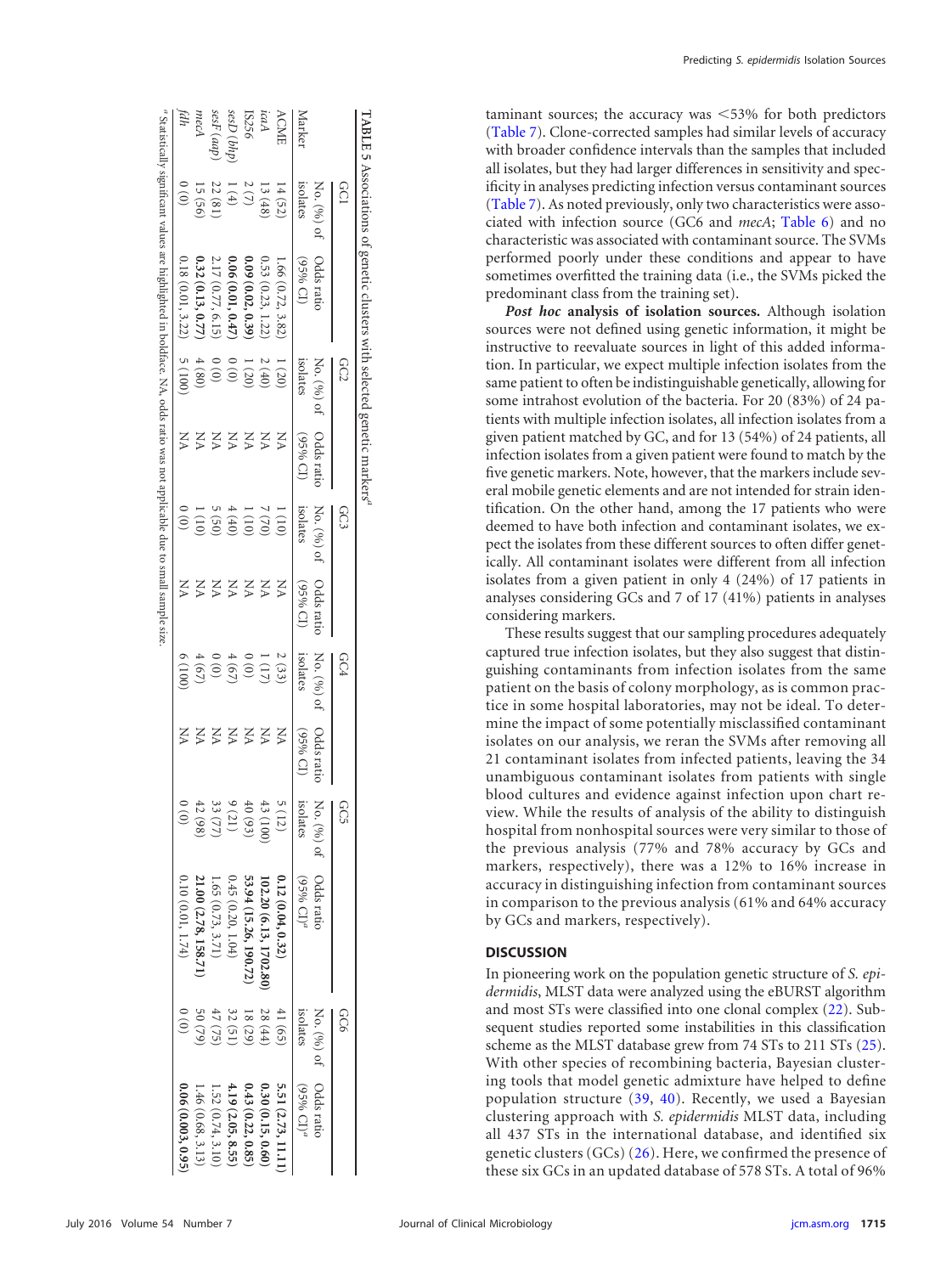| Characteristic or | No. $(\% )$ of isolates |          |                       | No. $(%)$ of isolates |             |                                  |
|-------------------|-------------------------|----------|-----------------------|-----------------------|-------------|----------------------------------|
| marker            | Hospital                | Carriage | Odds ratio (95% CI)   | Infection             | Contaminant | Odds ratio (95% CI) <sup>a</sup> |
| GC                |                         |          |                       |                       |             |                                  |
|                   | 9(33)                   | 18(67)   | 0.10(0.04, 0.26)      | 5(56)                 | 4(44)       | 1.18(0.30, 4.64)                 |
| 2                 | 3(60)                   | 2(40)    | NA                    | 1(33)                 | 2(67)       | NA                               |
| 3                 | 3(30)                   | 7(70)    | <b>NA</b>             | 1(33)                 | 2(67)       | <b>NA</b>                        |
| 4                 | 5(83)                   | 1(17)    | <b>NA</b>             | 2(40)                 | 3(60)       | NA                               |
| 5                 | 42 (98)                 | 1(2)     | 22.75 (3.01, 171.77)  | 17(40)                | 25(60)      | 0.49(0.22, 1.05)                 |
| 6                 | 52(83)                  | 11(17)   | 2.21(1.01, 4.85)      | 33(63)                | 19(37)      | 2.41(1.13, 5.13)                 |
| Marker            |                         |          |                       |                       |             |                                  |
| icaA              | 80 (70)                 | 14(35)   | 4.37(2.04, 9.38)      | 39(66)                | 41(75)      | 0.67(0.30, 1.50)                 |
| IS256             | 62(54)                  | 0(0)     | 96.43 (5.79, 1607.40) | 29(49)                | 33(60)      | 0.64(0.31, 1.36)                 |
| sesD(bhp)         | 45 (39)                 | 5(13)    | 4.57(1.66, 12.53)     | 24(41)                | 21(38)      | 1.11(0.52, 2.36)                 |
| sesF(aap)         | 81(71)                  | 26(65)   | 1.32(0.61, 2.84)      | 45 (76)               | 36(65)      | 1.70(0.75, 3.84)                 |
| mecA              | 103(90)                 | 13(33)   | 19.45 (7.84, 48.22)   | 57 (97)               | 46(84)      | 5.58(1.15, 27.10)                |
| <b>ACME</b>       | 41(36)                  | 23(58)   | 0.42(0.20, 0.87)      | 24(41)                | 17(31)      | 1.53(0.71, 3.32)                 |
| fdh               | 8(7)                    | 3(8)     | 0.93(0.23, 3.70)      | 3(5)                  | 5(9)        | 0.54(0.12, 2.36)                 |

<span id="page-5-0"></span>**TABLE 6** Associations of genetic clusters and selected genetic markers with isolation sources*<sup>a</sup>*

*<sup>a</sup>* Statistically significant values are highlighted in boldface. NA, odds ratio was not applicable due to small sample size.

of previously studied STs were classified into the same GCs with the enlarged database, and all differently classified STs involved the recombinant GC3.

In a clinical setting, collecting and analyzing MLST data may not be practical, but it is not a stretch to consider implementing SNP typing and analysis using various multiplex platforms already operational in many laboratories [\(41\)](#page-7-25). Diverse sets of SNPs have been used in several studies for typing staphylococci [\(42](#page-7-26)[–](#page-7-27)[44\)](#page-7-28). Here, we used the  $G_{ST}$  statistic to select those SNPs from MLST data that best distinguish the six GCs. The seven selected SNPs correctly and confidently assigned 94% of the 578 STs to their GC, which indicates that small sets of SNPs can provide a reliable foundation for a rapid assay of *S. epidermidis* genetic background.

Previous work indicated that *S. epidermidis* GCs may reflect the species' ecology to some extent [\(26\)](#page-7-9). Specifically, associations were found between GCs and genetic markers of isolation sources in clinical specimens from New York, but that study did not attempt to distinguish infection from contaminant isolates and it did not include nonhospital carriage isolates [\(26\)](#page-7-9). Here, study of isolates from both clinical and nonclinical samples from Illinois replicated several of the previously observed GC-marker associations and allowed associations between GCs and isolation sources to be measured for the first time. GC5 was confirmed to be associated with *icaA*, IS*256*, and *mecA*, and all isolates but one were from a hospital source, supporting the notion that this cluster is a hospital specialist. On the other hand, GC1 and GC6 did not have consistent associations with genetic markers across studies, and they differed from each other in their associations with isolation sources. Studies of isolates from other geographic areas are needed to assess whether GC1 and GC6 exhibit wide variation in their marker profiles and isolation sources, as might be expected of generalists.

Hospital-associated populations have been identified in other bacterial species that are opportunistic pathogens. Willems et al. [\(40\)](#page-7-24) identified three hospital-associated populations of *Enterococcus faecium* using Bayesian clustering of MLST data, which subdivided the CC17 group previously defined by eBURST analysis of MLST data. Each of the three populations was significantly underrepresented for admixed STs [\(40\)](#page-7-24); however, subsequent analysis of genome sequences from representatives of these populations identified an important role for recombination in generating their diversity [\(45\)](#page-7-29). By comparison, the MLST data for *S. epidermidis* suggest relatively more recombination in hospital-associated GC5 and less recombination in hospital-associated GC6, whereas a subsequent genomic analysis that placed GC5 and GC6 together in a group with GC1 showed recombination in all three of these backgrounds [\(27\)](#page-7-10). These results indicate that hospital-associated

<span id="page-5-1"></span>

| TABLE 7 Performance of genetic clusters and selected genetic markers in predicting isolation source with SVMs |  |  |
|---------------------------------------------------------------------------------------------------------------|--|--|
|                                                                                                               |  |  |

|                | $\tilde{}$      |                        |                         | $\tilde{}$                                    |                                           |                                           |
|----------------|-----------------|------------------------|-------------------------|-----------------------------------------------|-------------------------------------------|-------------------------------------------|
| <b>SVM</b>     | Sample          | $\textsf{Classes}^{a}$ | Predictors <sup>b</sup> | Accuracy (95% confidence interval) $\epsilon$ | $%$ sensitivity <sup><math>c</math></sup> | $%$ specificity <sup><math>c</math></sup> |
|                | All isolates    | H, N                   | GCs                     | 79.78 (65.55, 89.94)                          | 90.44                                     | 49.11                                     |
| 2              | Clone corrected | H, N                   | GCs                     | 81.27 (64.55, 92.36)                          | 91.87                                     | 52.48                                     |
| 3              | All isolates    | I. C                   | GCs                     | 45.29 (28.51, 62.94)                          | 38.45                                     | 65.71                                     |
| $\overline{4}$ | Clone corrected | I, C                   | GCs                     | 48.36 (29.61, 66.41)                          | 61.00                                     | 34.09                                     |
| 5              | All isolates    | H, N                   | Markers                 | 78.48 (64.12, 88.95)                          | 91.51                                     | 50.19                                     |
| 6              | Clone corrected | H, N                   | Markers                 | 78.00 (60.93, 90.05)                          | 89.30                                     | 49.09                                     |
|                | All isolates    | I. C                   | Markers                 | 51.76 (34.15, 69.06)                          | 50.19                                     | 57.37                                     |
| 8              | Clone corrected | I, C                   | Markers                 | 54.00 (33.37, 73.64)                          | 80.79                                     | 22.04                                     |
|                |                 |                        |                         |                                               |                                           |                                           |

*<sup>a</sup>* Two-class predictions of whether isolates are from hospital (H) or nonhospital carriage (N) sources or from infection (I) or contaminant (C) sources.

*<sup>b</sup>* Predictors are either genetic clusters (GC) or the presence/absence profiles of the genetic markers ACME, *icaA*, IS*256*, *sesD* (*bhp*), and *mecA*.

*<sup>c</sup>* Values are the averages of results across 10 replicates as described in Materials and Methods. The scale is 0% to 100%.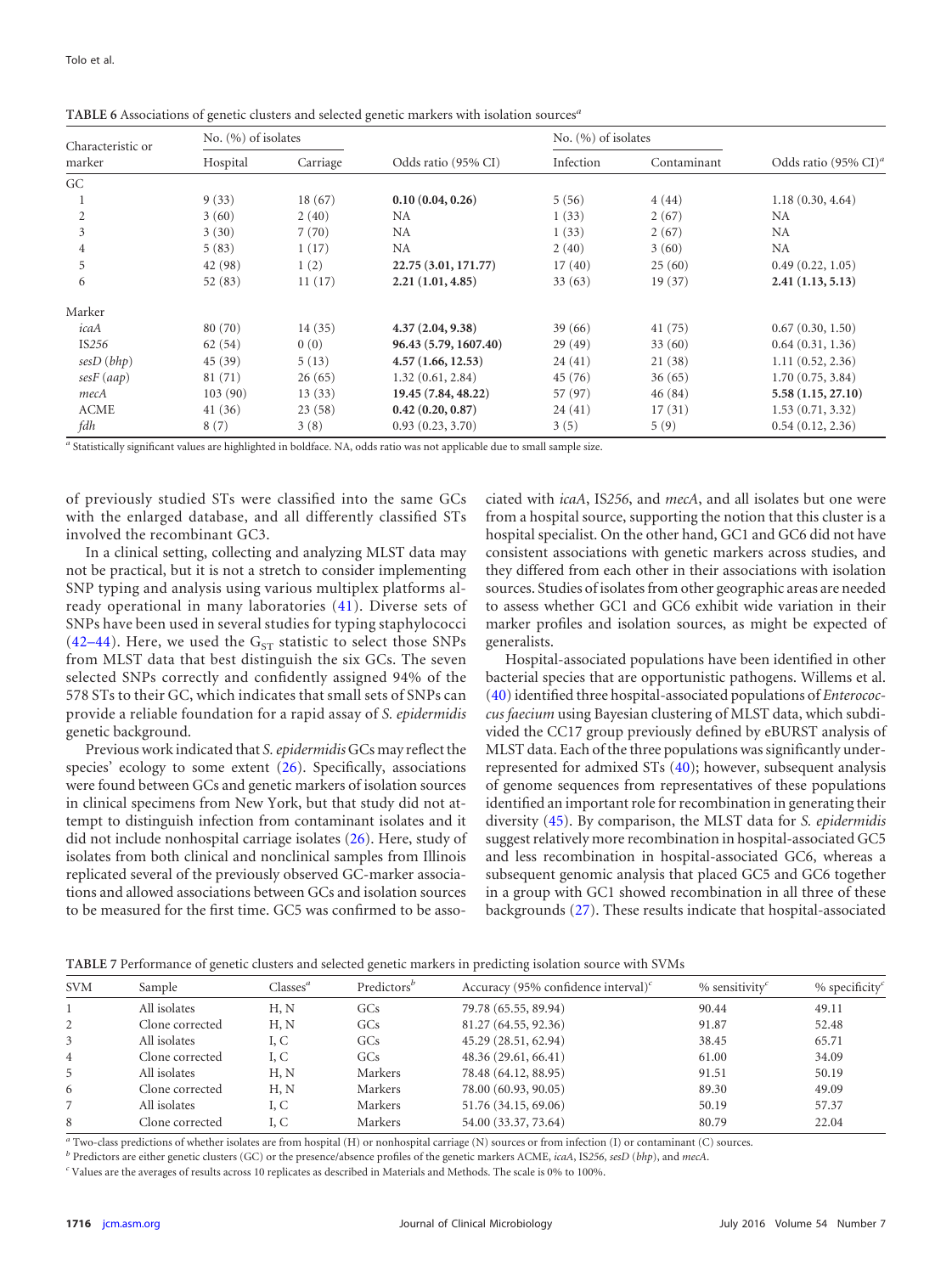populations of *S. epidermidis* may not be isolated from recombination with nonhospital populations as has been proposed for *E. faecium*.

GC3 was confirmed to be a highly recombinant genetic cluster of *S. epidermidis*. The previous analysis of the MLST database of 437 STs [\(26\)](#page-7-9) and the current analysis of the larger database of 578 STs both showed that GC3 has a higher proportion of admixed STs and a higher proportion of admixed nucleotides than other GCs. These results are consistent with the genomic analysis reported by Méric et al. [\(27\)](#page-7-10), which showed GC3 isolates to be the most recombinant. The genetic and/or ecological basis for recombinant character of GC3 and its role in the diversification of *S. epidermidis* populations require further study.

GC2 and GC4 were the sole backgrounds for the *fdh* gene, and all isolates belonging to these two GCs were positive for *fdh*. This gene was proposed by Conlan et al. [\(14\)](#page-7-2) as a marker for commensal isolates. Here, the GC2 and GC4 isolates were relatively rare overall, but they were not overrepresented by nonhospital carriage isolates. Our data suggest that *fdh* is a marker of these particular GCs rather than a marker of a commensal lifestyle. Despite their rarity in the sample, GC2, GC3, and GC4 tended to be more diverse in SNP types than GC1, GC5, and GC6. Of note, SNP types extracted from draft genome sequences of *S. epidermidis* from wild mouse species [\(46\)](#page-8-0) as well as from an unusual enterotoxin-producing human clinical isolate [\(47\)](#page-8-1) can be reliably classified into GC4 (I. E. Tolo and D. A. Robinson, unpublished data). Together, these observations may indicate that some of these rare GCs represent a large, scantly sampled population with an ecological niche that is broader than that of the skin of healthy humans.

The goal of this study was to test the hypothesis that GCs could distinguish isolation sources. Using a supervised machine learning algorithm, no significant differences were observed in the accuracy of predicting isolation sources with either GCs or a set of five genetic markers that might more directly relate to pathogenicity. While both GCs and markers predicted hospital and nonhospital sources with about 80% accuracy, they predicted infection and contaminant sources within the hospital only about half the time. These results indicate that hospital and nonhospital sources are better distinguished than are different populations within hospitals. Infection isolates might be selected at random from a population that has evolved fitness for hospital settings.

Our study had some limitations. One potential source of error, evaluated in the *post hoc* analysis of sources, comes from the selection of contaminant isolates from infected patients using colony morphology as the discriminator. Even though this reflects a "real world" approach to identifying contaminants in some hospital laboratories, these potential misclassifications of source make the infection and contaminant sources appear to be more similar to each other. Here, isolate selection attempted to minimize false positives with respect to infection, and very few of the multiple infection isolates may have been inadvertent contaminants. Thus, while blood culturing and sepsis diagnosis remain complex processes, involving blood sampling techniques, laboratory procedures, and clinical assessments [\(8,](#page-6-7) [48\)](#page-8-2), SNP-based characterization of two or more isolates from the same patient may aid in diagnosing "true" infection in some individual patients.

The use of relatively small sample sizes of the different

sources was another limitation of our study that resulted in broad confidence intervals for accuracy and some overfitting of the training data in analyzing subsets of the sample. Sharma et al. [\(23\)](#page-7-6) used SVMs directly with *S. epidermidis* MLST data and reported a slightly lower prediction accuracy (73%) that was partially attributed to the small sample size of 100 isolates and the high diversity of STs. Here, using a sample size of 154 isolates, clustering of isolates into GCs, and two-class prediction with cross-validated SVM parameter values, it was possible to achieve slightly higher, but still generalizable, prediction accuracy. However, we anticipate that the greatest gains in predicting the sources of *S. epidermidis* isolates solely from bacterial characteristics will come from studying well-sampled genome sequences for informative polymorphisms, which might be exploited for diagnostic assays using an approach similar to that outlined in this report.

#### **FUNDING INFORMATION**

This work, including the efforts of D. Ashley Robinson, was funded by HHS | NIH | National Institute of General Medical Sciences (NIGMS) (GM080602).

#### <span id="page-6-0"></span>**REFERENCES**

- 1. **Grice EA, Kong HH, Conlan S, Deming CB, Davis J, Young AC, Comparative Sequencing Program NISC, Bouffard GG, Blakesley RW, Murray PR, Green ED, Turner ML, Serge JA.** 2009. Topographical and temporal diversity of the human skin microbiome. Science **324:**1190 – 1192. [http://dx.doi.org/10.1126/science.1171700.](http://dx.doi.org/10.1126/science.1171700)
- <span id="page-6-1"></span>2. **Rupp ME.** 2014. Clinical characteristics of infections in humans due to *Staphylococcus epidermidis*, p 1–16. *In* Fey PD (ed), *Staphylococcus epidermidis* methods and protocols. Springer, New York, NY.
- <span id="page-6-2"></span>3. **Rogers KL, Fey PD, Rupp ME.** 2009. Epidemiology of infections due to coagulase-negative staphylococci, p 310 –332. *In* Crossley KB (ed), The staphylococci in human disease, 2nd ed. Blackwell Publishing, Oxford, United Kingdom.
- <span id="page-6-3"></span>4. **Sievert DM, Ricks P, Edwards JR, Schneider A, Patel J, Srinivasan A, Kallen A, Limbago B, Fridkin S; National Healthcare Safety Network (NHSN) Team and Participating NHSN Facilities.** 2013. Antimicrobialresistant pathogens associated with healthcare-associated infections: summary of data reported to the National Healthcare Safety Network at the Centers for Disease Control and Prevention, 2009 –2010. Infect Control Hosp Epidemiol **34:**1–14. [http://dx.doi.org/10.1086/668770.](http://dx.doi.org/10.1086/668770)
- <span id="page-6-4"></span>5. **Blot SI, Depuydt P, Annemans L, Benoit D, Hoste E, De Waele JJ, Decruyanaere J, Vogelaers D, Colardyn F, Vandewoude KH.** 2005. Clinical and economic outcomes in critically ill patients with nosocomial catheter-related bloodstream infections. Clin Infect Dis **41:**1591–1598. [http://dx.doi.org/10.1086/497833.](http://dx.doi.org/10.1086/497833)
- <span id="page-6-5"></span>6. **Rello J, Ochagavia A, Sabanes E, Roque M, Mariscal D, Reynaga E, Valles J.** 2000. Evaluation of outcome of intravenous catheter-related infections in critically ill patients. Am J Respir Crit Care Med **162**(Pt 1)**:** 1027–1030. [http://dx.doi.org/10.1164/ajrccm.162.3.9911093.](http://dx.doi.org/10.1164/ajrccm.162.3.9911093)
- <span id="page-6-6"></span>7. **Sharma M, Riederer K, Johnson LB, Khatib R.** 2001. Molecular analysis of coagulase-negative *Staphylococcus* isolates from blood cultures: prevalence of genotypic variation and polyclonal bacteremia. Clin Infect Dis **33:**1317–1323. [http://dx.doi.org/10.1086/322673.](http://dx.doi.org/10.1086/322673)
- <span id="page-6-7"></span>8. **Beekmann SE, Diekema DJ, Doern GV.** 2005. Determining the clinical significance of coagulase-negative staphylococci isolated from blood cultures. Infect Control Hosp Epidemiol **26:**559 –566. [http://dx.doi.org/10](http://dx.doi.org/10.1086/502584) [.1086/502584.](http://dx.doi.org/10.1086/502584)
- <span id="page-6-8"></span>9. **Frebourg NB, Lefebvre S, Baert S, Lemeland JF.** 2000. PCR-based assay for discrimination between invasive and contaminating *Staphylococcus epidermidis* strains. J Clin Microbiol **38:**877– 880.
- 10. **Kozitskaya S, Cho SH, Dietrich K, Marre R, Naber K, Ziebuhr W.** 2004. The bacterial insertion sequence element IS*256* occurs preferentially in nosocomial *Staphylococcus epidermidis* isolates: association with biofilm formation and resistance to aminoglycosides. Infect Immun **72:**1210 – 1215. [http://dx.doi.org/10.1128/IAI.72.2.1210-1215.2004.](http://dx.doi.org/10.1128/IAI.72.2.1210-1215.2004)
- 11. **Mekni MA, Bouchami O, Achour W, Ben Hassen A.** 2012. Strong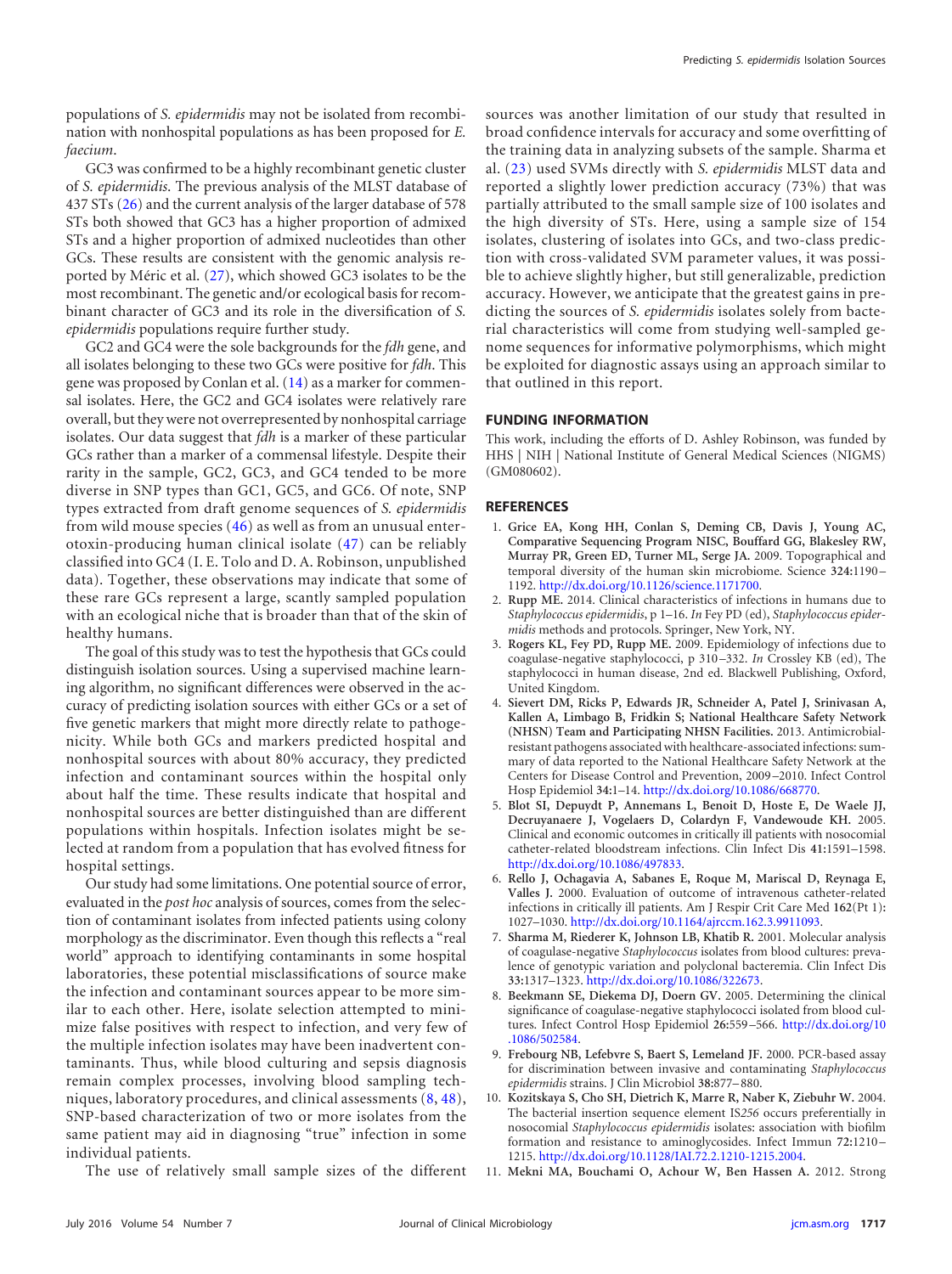biofilm production but not adhesion virulence factors can discriminate between invasive and commensal *Staphylococcus epidermidis* strains. APMIS **120:**605– 611. [http://dx.doi.org/10.1111/j.1600-0463.2012](http://dx.doi.org/10.1111/j.1600-0463.2012.02877.x) [.02877.x.](http://dx.doi.org/10.1111/j.1600-0463.2012.02877.x)

- <span id="page-7-0"></span>12. **Rohd H, Kalitzky M, Kröger N, Scherpe S, Horstkotte MA, Knobloch JK, Zander AR, Mack D.** 2004. Detection of virulence–associated genes not useful for discriminating between invasive and commensal *Staphylococcus epidermidis* strains from a bone marrow transplant unit. J Clin Microbiol **42:**5614 –5619. [http://dx.doi.org/10.1128/JCM.42.12.5614](http://dx.doi.org/10.1128/JCM.42.12.5614-5619.2004) [-5619.2004.](http://dx.doi.org/10.1128/JCM.42.12.5614-5619.2004)
- <span id="page-7-1"></span>13. **Vandecasteele SJ, Peetermans WE, Merckx RR, Rijnders BJ, Van Eldere J.** 2003. Reliability of the *ica*, *aap* and *atlE* genes in the discrimination between invasive, colonizing and contaminant *Staphylococcus epidermidis* isolates in the diagnosis of catheter-related infections. Clin Microbiol Infect **9:**114 –119. [http://dx.doi.org/10.1046/j.1469-0691.2003.00544.x.](http://dx.doi.org/10.1046/j.1469-0691.2003.00544.x)
- <span id="page-7-2"></span>14. **Conlan S, Mijares LA; NISC Comparative Sequencing Program, Becker J, Blakesley RW, Bouffard GG, Brooks S, Coleman H, Gupta J, Gurson N, Park M, Schmidt B, Thomas PJ, Otto M, Kong HH, Murray PR, Segre JA.** 2012. *Staphylococcus epidermidis* pan-genome sequencing analysis reveals diversity of skin commensal and hospital infection-associated isolates. Genome Biol **13:**R64. [http://dx.doi.org/10.1186/gb-2012-13-7](http://dx.doi.org/10.1186/gb-2012-13-7-r64) [-r64.](http://dx.doi.org/10.1186/gb-2012-13-7-r64)
- <span id="page-7-3"></span>15. **Du X, Zhu Y, Song Y, Li T, Lou T, Sun G, Yang C, Cao C, Lu Y, Li M.** 2013. Molecular analysis of *Staphylococcus epidermidis* strains isolated from community and hospital environments in China. PLoS One **8:**e62742. [http://dx.doi.org/10.1371/journal.pone.0062742.](http://dx.doi.org/10.1371/journal.pone.0062742)
- <span id="page-7-4"></span>16. **Granslo HN, Klingenberg C, Fredheim EG, Rønnestad A, Mollnes TE, Flægstad T.** 2010. Arginine catabolic mobile element is associated with low antibiotic resistance and low pathogenicity in *Staphylococcus epidermidis* from neonates. Pediatr Res **68:**237–241. [http://dx.doi.org/10.1203](http://dx.doi.org/10.1203/00006450-201011001-00463) [/00006450-201011001-00463.](http://dx.doi.org/10.1203/00006450-201011001-00463)
- <span id="page-7-5"></span>17. **Cherifi S, Byl B, Deplano A, Nonhoff C, Denis O, Hallin M.** 2013. Comparative epidemiology of *Staphylococcus epidermidis*isolates from patients with catheter-related bacteremia and from healthy volunteers. J Clin Microbiol **51:**1541–1547. [http://dx.doi.org/10.1128/JCM.03378-12.](http://dx.doi.org/10.1128/JCM.03378-12)
- 18. **Kozitskaya S, Olson ME, Fey PD, Witte W, Ohlsen K, Ziebuhr W.** 2005. Clonal analysis of *Staphylococcus epidermidis* isolates carrying or lacking biofilm-mediating genes by multilocus sequence typing. J Clin Microbiol **43:**4751– 4757. [http://dx.doi.org/10.1128/JCM.43.9.4751-4757.2005.](http://dx.doi.org/10.1128/JCM.43.9.4751-4757.2005)
- 19. **Li M, Wang X, Gao Q, Lu Y.** 2009. Molecular characterization of *Staphylococcus epidermidis* strains isolated from a teaching hospital in Shanghai, China. J Med Microbiol **58**(Pt 4)**:**456 – 461. [http://dx.doi.org/10](http://dx.doi.org/10.1099/jmm.0.007567-0) [.1099/jmm.0.007567-0.](http://dx.doi.org/10.1099/jmm.0.007567-0)
- 20. **Iorio NL, Caboclo RF, Azevedo MB, Barcellos AG, Neves FP, Domingues RM, dos Santos KR.** 2012. Characteristics related to antimicrobial resistance and biofilm formation of widespread methicillin-resistant *Staphylococcus epidermidis* ST2 and ST23 lineages in Rio de Janeiro hospitals, Brazil. Diagn Microbiol Infect Dis **72:**32– 40. [http://dx.doi.org/10.1016/j](http://dx.doi.org/10.1016/j.diagmicrobio.2011.09.017) [.diagmicrobio.2011.09.017.](http://dx.doi.org/10.1016/j.diagmicrobio.2011.09.017)
- 21. **Mendes RE, Deshpande LM, Costello AJ, Farrell DJ.** 2012. Molecular epidemiology of *Staphylococcus epidermidis* clinical isolates from U.S. hospitals. Antimicrob Agents Chemother **56:**4656 – 4661. [http://dx.doi.org](http://dx.doi.org/10.1128/AAC.00279-12) [/10.1128/AAC.00279-12.](http://dx.doi.org/10.1128/AAC.00279-12)
- <span id="page-7-22"></span>22. **Miragaia M, Thomas JC, Couto I, Enright MC, de Lencastre H.** 2007. Inferring a population structure for *Staphylococcus epidermidis* from multilocus sequence typing data. J Bacteriol **189:**2540 –2552. [http://dx.doi.org](http://dx.doi.org/10.1128/JB.01484-06) [/10.1128/JB.01484-06.](http://dx.doi.org/10.1128/JB.01484-06)
- <span id="page-7-6"></span>23. **Sharma P, Satorius AE, Raff MR, Rivera A, Newton DW, Younger JG.** 2014. Multilocus sequence typing for interpreting blood isolates of *Staphylococcus epidermidis*. Interdiscip Perspect Infect Dis **2014:**787458. [http:](http://dx.doi.org/10.1155/2014/787458) [//dx.doi.org/10.1155/2014/787458.](http://dx.doi.org/10.1155/2014/787458)
- <span id="page-7-7"></span>24. **Widerström M, McCullough CA, Coombs GW, Monsen T, Christiansen KJ.** 2012. A multidrug-resistant *Staphylococcus epidermidis* clone (ST2) is an ongoing cause of hospital-acquired infection in a Western Australian hospital. J Clin Microbiol **50:**2147–2151 dio:10.1128/ JCM.06456-11. [http://dx.doi.org/10.1128/JCM.06456-11.](http://dx.doi.org/10.1128/JCM.06456-11)
- <span id="page-7-9"></span><span id="page-7-8"></span>25. **Smyth DS, Robinson DA.** 2010. Population genetics of *Staphylococcus*, p 321–343. *In* Robinson DA, Falush D, Feil EJ (ed), Bacterial population genetics in infectious disease. John Wiley & Sons, Hoboken, NJ.
- 26. **Thomas JC, Zhang L, Robinson DA.** 2014. Differing lifestyles of *Staphylococcus epidermidis* as revealed through Bayesian clustering of multilocus sequence types. Infect Genet Evol **22:**257–264. [http://dx.doi.org/10](http://dx.doi.org/10.1016/j.meegid.2013.06.020) [.1016/j.meegid.2013.06.020.](http://dx.doi.org/10.1016/j.meegid.2013.06.020)
- <span id="page-7-10"></span>27. **Méric G, Miragaia M, de Been M, Yahara K, Pascoe B, Mageiros L, Mikhail J, Harris LG, Wilkinson TS, Rolo J, Lamble S, Bray JE, Jolley KA, Hanage WP, Bowden R, Maiden MCJ, Mack D, de Lencastre H, Feil EJ, Corander J, Sheppard SK.** 16 April 2015. Ecological overlap and horizontal gene transfer in *Staphylococcus aureus* and *Staphylococcus epidermidis*. Genome Biol Evol [http://dx.doi.org/10](http://dx.doi.org/10.1093/gbe/evv066) [.1093/gbe/evv066.](http://dx.doi.org/10.1093/gbe/evv066)
- <span id="page-7-11"></span>28. **Gray BM.** 2002. Egg-based media for delayed processing of nasopharyngeal swabs in colonization studies of *Streptococcus pneumoniae*. Eur J Clin Microbiol Infect Dis **21:**666 – 670. [http://dx.doi.org/10.1007/s10096-002](http://dx.doi.org/10.1007/s10096-002-0796-z) [-0796-z.](http://dx.doi.org/10.1007/s10096-002-0796-z)
- <span id="page-7-12"></span>29. **Heikens E, Fleer A, Paauw A, Florijn A, Fluit AC.** 2005. Comparison of genotypic and phenotypic methods for species-level identification of clinical isolates of coagulase-negative staphylococci. J Clin Microbiol **43:** 2286 –2290. [http://dx.doi.org/10.1128/JCM.43.5.2286-2290.2005.](http://dx.doi.org/10.1128/JCM.43.5.2286-2290.2005)
- <span id="page-7-13"></span>30. **Corander J, Marttinen P, Sirén J, Tang J.** 2008. Enhanced Bayesian modelling in BAPS software for learning genetic structures of populations. BMC Bioinformatics **9:**539. [http://dx.doi.org/10.1186/1471-2105-9-539.](http://dx.doi.org/10.1186/1471-2105-9-539)
- <span id="page-7-14"></span>31. **Thomas JC, Robinson DA.** 2014. Multilocus sequence typing of *Staphylococcus epidermidis*, p 61– 69. *In* Fey PD (ed), *Staphylococcus epidermidis* methods and protocols. Springer, New York, NY.
- <span id="page-7-15"></span>32. **Librado P, Rozas J.** 2009. DnaSP v5: a software for comprehensive analysis of DNA polymorphism data. Bioinform **25:**1451–1452. [http://dx.doi](http://dx.doi.org/10.1093/bioinformatics/btp187) [.org/10.1093/bioinformatics/btp187.](http://dx.doi.org/10.1093/bioinformatics/btp187)
- <span id="page-7-16"></span>33. **Paetkau D, Calvert W, Stirling I, Strobeck C.** 1995. Microsatellite analysis of population structure in Canadian polar bears. Mol Ecol **4:**347–354. [http://dx.doi.org/10.1111/j.1365-294X.1995.tb00227.x.](http://dx.doi.org/10.1111/j.1365-294X.1995.tb00227.x)
- <span id="page-7-17"></span>34. **Thomas JC, Vargas MR, Miragaia M, Peacock SJ, Archer GL, Enright MC.** 2007. Improved multilocus sequence typing scheme for *Staphylococcus epidermidis*. J Clin Microbiol **45:**616 – 619. [http://dx.doi.org/10.1128](http://dx.doi.org/10.1128/JCM.01934-06) [/JCM.01934-06.](http://dx.doi.org/10.1128/JCM.01934-06)
- <span id="page-7-19"></span><span id="page-7-18"></span>35. **Simpson E.** 1949. Measurement of diversity. Nature **163:**688. [http://dx](http://dx.doi.org/10.1038/163688a0) [.doi.org/10.1038/163688a0.](http://dx.doi.org/10.1038/163688a0)
- 36. **Grundmann H, Hori S, Tanner G.** 2001. Determining confidence intervals when measuring genetic diversity and the discriminatory abilities of typing methods for microorganisms. J Clin Microbiol **39:**4190 – 4192. [http://dx.doi.org/10.1128/JCM.39.11.4190-4192.2001.](http://dx.doi.org/10.1128/JCM.39.11.4190-4192.2001)
- <span id="page-7-21"></span><span id="page-7-20"></span>37. **Noble WS.** 2006. What is a support vector machine? Nat Biotechnol **24:**1565–1567. [http://dx.doi.org/10.1038/nbt1206-1565.](http://dx.doi.org/10.1038/nbt1206-1565)
- 38. **Meyer D, Dimitriadou E, Hornik K, Weingessel A, Leisch F.** 2014. e1071: misc functions of the Department of Statistics, Probability Theory Group (formerly: E1071), TU Wien. R package version 1.6-4. [https://cran](https://cran.r-project.org/package=e1071) [.r-project.org/package](https://cran.r-project.org/package=e1071) e1071.
- <span id="page-7-23"></span>39. **Falush D, Stephens M, Pritchard JK.** 2003. Inference of population structure using multilocus genotype data: linked loci and correlated allele frequencies. Genetics **164:**1567–15687.
- <span id="page-7-24"></span>40. **Willems RJ, Top J, van Schaik W, Leavis H, Bonten M, Sirén J, Hanage WP, Corander J.** 2012. Restricted gene flow among hospital subpopulations of *Enterococcus faecium*. mBio **3**(4):e00151-12. [http://dx.doi.org/10](http://dx.doi.org/10.1128/mBio.00151-12) [.1128/mBio.00151-12.](http://dx.doi.org/10.1128/mBio.00151-12)
- <span id="page-7-26"></span><span id="page-7-25"></span>41. **Liesenfeld O, Lehman L, Hunfeld KP, Kost G.** 2014. Molecular diagnosis of sepsis: new aspects and recent developments. Eur J Microbiol Immunol **4:**1–25. [http://dx.doi.org/10.1556/EuJMI.4.2014.1.1.](http://dx.doi.org/10.1556/EuJMI.4.2014.1.1)
- 42. **Robertson GA, Thiruvenkataswamy V, Shilling H, Price EP, Huygens F, Henskens FA, Giffard PM.** 2004. Identification and interrogation of highly informative single nucleotide polymorphism sets defined by bacterial multilocus sequence typing databases. J Med Microbiol **53**(Pt 1)**:**35– 45. [http://dx.doi.org/10.1099/jmm.0.05365-0.](http://dx.doi.org/10.1099/jmm.0.05365-0)
- <span id="page-7-27"></span>43. **Stephens AJ, Huygens F, Inman-Bamber J, Price EP, Nimmo GR, Schooneveldt J, Munckhof W, Giffard PM.** 2006. Methicillin-resistant *Staphylococcus aureus* genotyping using a small set of polymorphisms. J Med Microbiol **55**(Pt 1)**:**43–51. [http://dx.doi.org/10.1099/jmm.0.46157-0.](http://dx.doi.org/10.1099/jmm.0.46157-0)
- <span id="page-7-28"></span>44. **Holmes A, McAllister G, McAdam PR, Hsien Choi S, Girvan K, Robb A, Edwards G, Templeton K, Fitzgerald JR.** 2014. Genome-wide single nucleotide polymorphism-based assay for high-resolution epidemiological analysis of the methicillin-resistant *Staphylococcus aureus* hospital clone EMRSA-15. Clin Microbiol Infect **20:**0124 – 0131. [http://dx.doi.org](http://dx.doi.org/10.1111/1469-0691.12328) [/10.1111/1469-0691.12328.](http://dx.doi.org/10.1111/1469-0691.12328)
- <span id="page-7-29"></span>45. **de Been M, van Schaik W, Cheng L, Corander J, Willems RJ.** 2013. Recent recombination events in the core genome are associated with adaptive evolution in *Enterococcus faecium*. Genome Biol Evol **5:**1524 –1535. [http://dx.doi.org/10.1093/gbe/evt111.](http://dx.doi.org/10.1093/gbe/evt111)